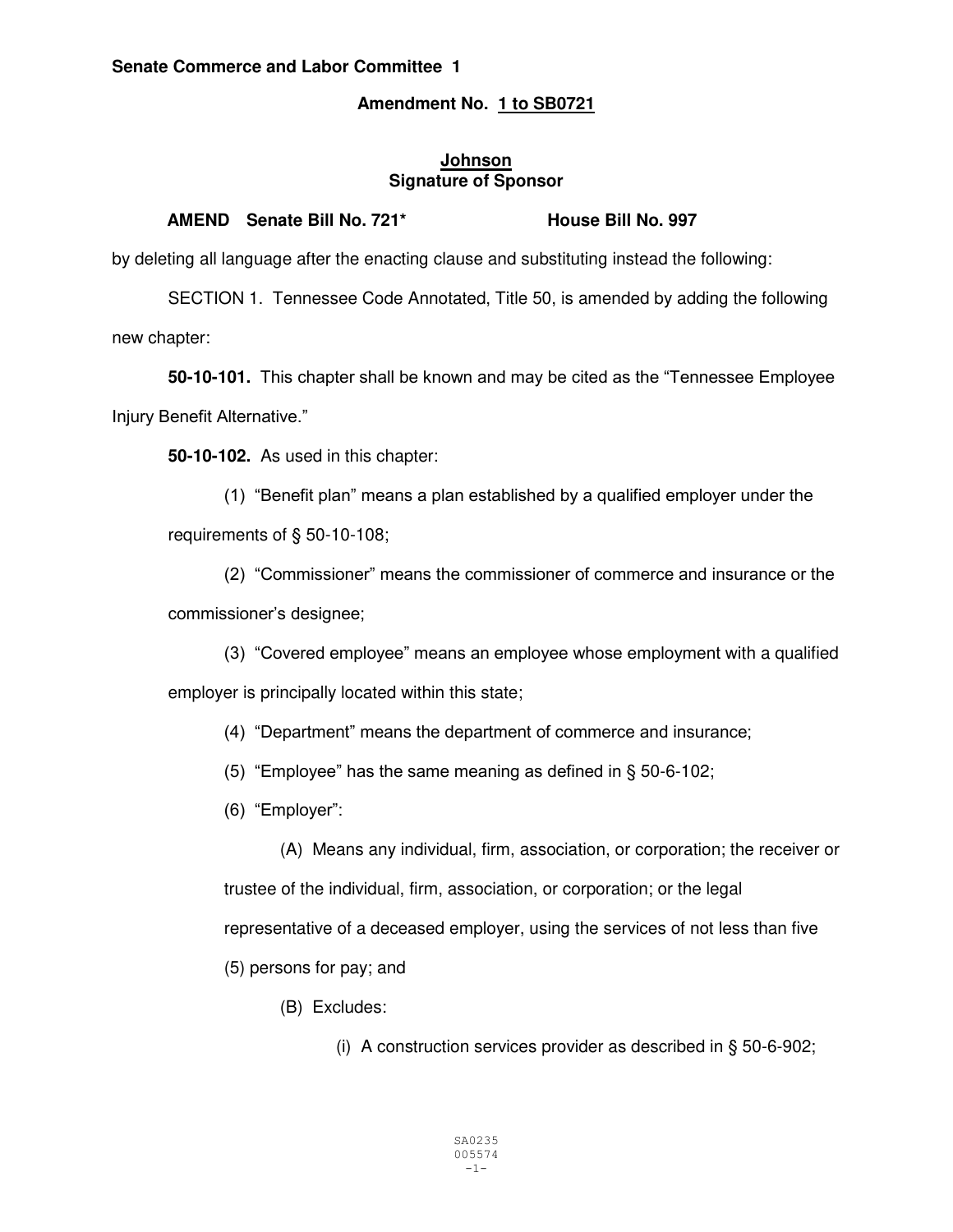## **Amendment No. 1 to SB0721**

## **Johnson Signature of Sponsor**

AMEND Senate Bill No. 721\* House Bill No. 997

and

(ii) Any employment arrangement set out in  $\S$  50-6-106(1)–(7);

(7) "Financial statement" means an employer's financial statements that are audited and prepared according to generally accepted accounting principles, or otherwise signed by a certified public accountant as a complete and accurate representation of the employer's financial condition, including a balance sheet and income statement;

(8) "Occupational injury" means an injury by accident; a mental injury; occupational disease including diseases of the heart, lung, and hypertension; and cumulative trauma conditions including hearing loss, carpal tunnel syndrome, or any other repetitive motion conditions, which all arise out of and in the course and scope of employment, that causes death, disablement, or the need for medical treatment of the employee;

(9) "Qualified employer" means an employer that has obtained a qualified employer certification;

(10) "Qualified employer certification" or "certification" means authorization, as evidenced by a written document, from the commissioner to an employer, allowing an employer to be exempt from chapter 6 of this title; and

(11) "Related employers" means two (2) or more legal entities within a controlled group of companies, as determined under 26 U.S.C. § 414(b) and (c).

**50-10-103.** Any employer may apply for a qualified employer certification pursuant to this chapter. If an employer has a valid certification issued by the commissioner, the employer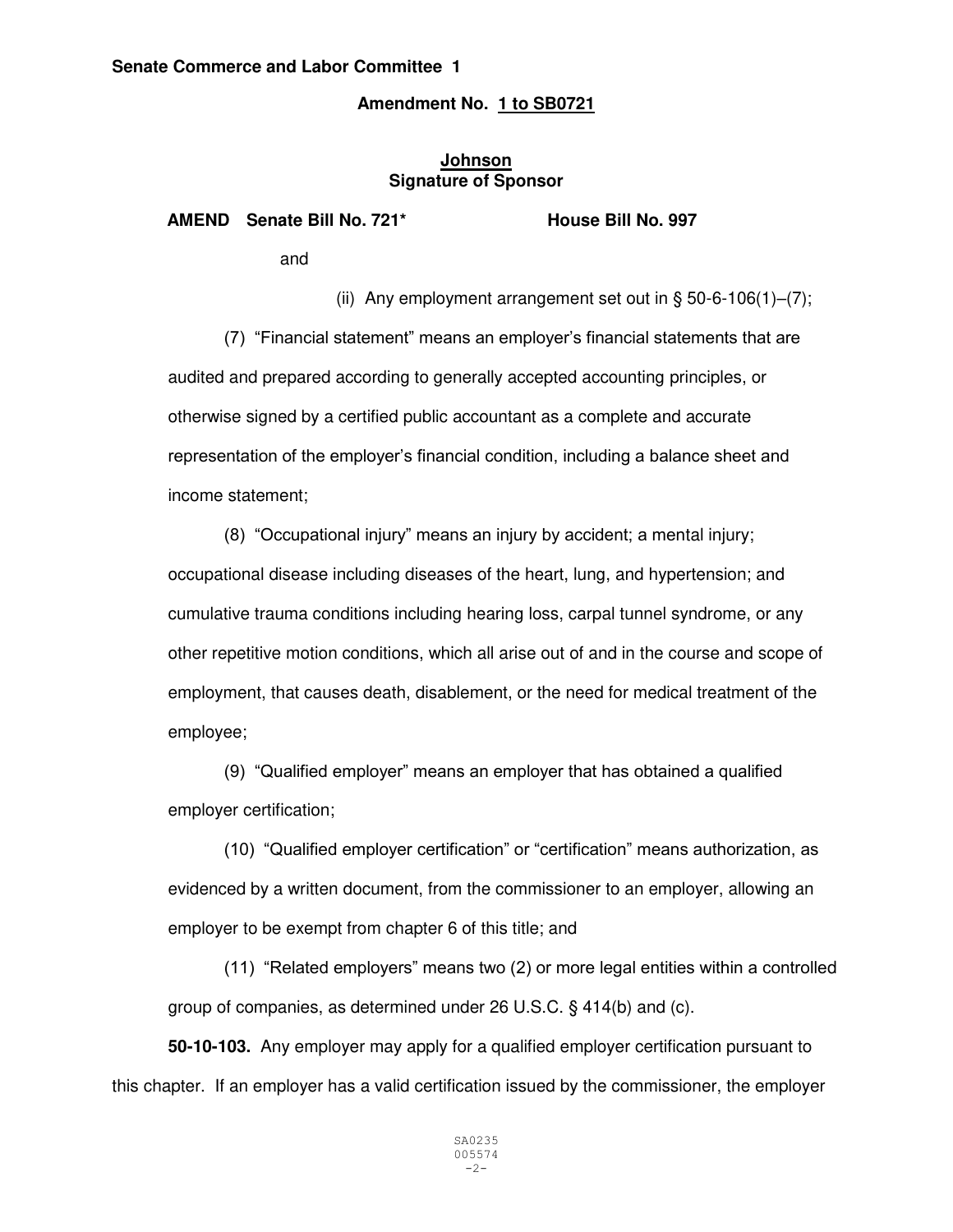is authorized to exempt itself and its employees from chapter 6 of this title and shall no longer be covered by chapter 6 of this title. Any employer that does not have a qualified employer certification shall comply with chapter 6 of this title.

## **50-10-104.**

 (a) Any employer may apply for a qualified employer certification by providing the following to the commissioner in the form and manner prescribed by the commissioner:

(1) The employer's name, address, and phone number;

 (2) The name or title of a representative of the employer who may be contacted regarding this chapter;

 (3) The number of persons the employer employs in this state as of a specified date determined by the commissioner;

(4) The employer's claim administration contact information;

(5) A listing of all covered business locations in this state;

(6) The date the employer's benefit plan becomes effective if the employer receives qualified employer certification;

(7) A nonrefundable application fee of five hundred dollars (\$500);

 (8) Satisfactory proof, as determined by the commissioner, of the employer's ability to financially secure compensation for its covered employees for occupational injuries as described in § 50-10-112;

(9) A written benefit plan, as described in § 50-10-108; and

 (10) A description, or other evidence satisfactory to the commissioner, of the employer's proposed plan to comply with § 50-10-110.

(b) The commissioner shall review applications submitted pursuant to this

section to determine whether the application satisfies the requirements of this chapter as soon as possible. The commissioner shall provide notification to the employer as to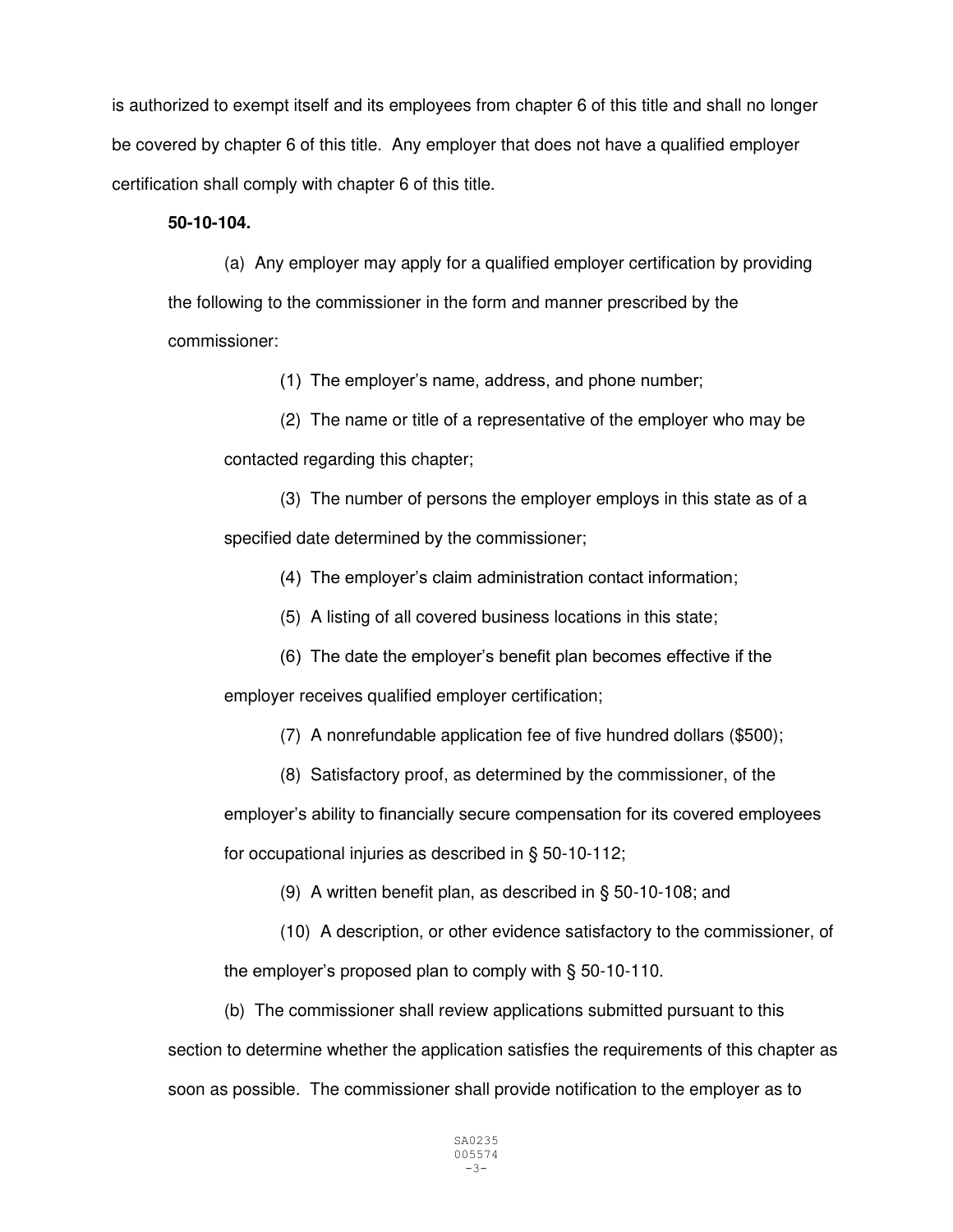whether the employer's application is approved or rejected not more than thirty (30) calendar days after the date the commissioner receives the information set out in subsection (a).

### **50-10-105.**

(a) If an employer applies for a qualified employer certification pursuant to this chapter, the certification shall be for all business locations within this state and all employees within the employer's single legal entity; provided, however, subject to any required approval by the employer's insurer, one (1) or more legal entities that are related employers may obtain qualified employer certification and be exempt from chapter 6 of this title, while the remaining legal entities among those related employers are covered by the requirements and protections provided in chapter 6 of this title and provide workers' compensation coverage.

(b)

(1) Related employers may submit an application to obtain a qualified employer certification to the commissioner with a single filing fee for a single certification that will name such related employers as employers who have a qualified employer certification; provided, the application satisfies § 50-10-104; and the application contains the following:

 (A) A listing of all related employers seeking qualified employer certification, including the federal employer identification numbers and all Tennessee business locations for each employer;

 (B) Insurance and financial information required by the commissioner for all employers; provided, however, financial information may be submitted on a consolidated basis for all related employers seeking one (1) qualified employer certification; and

(C) Satisfactory proof, as determined by the commissioner, that: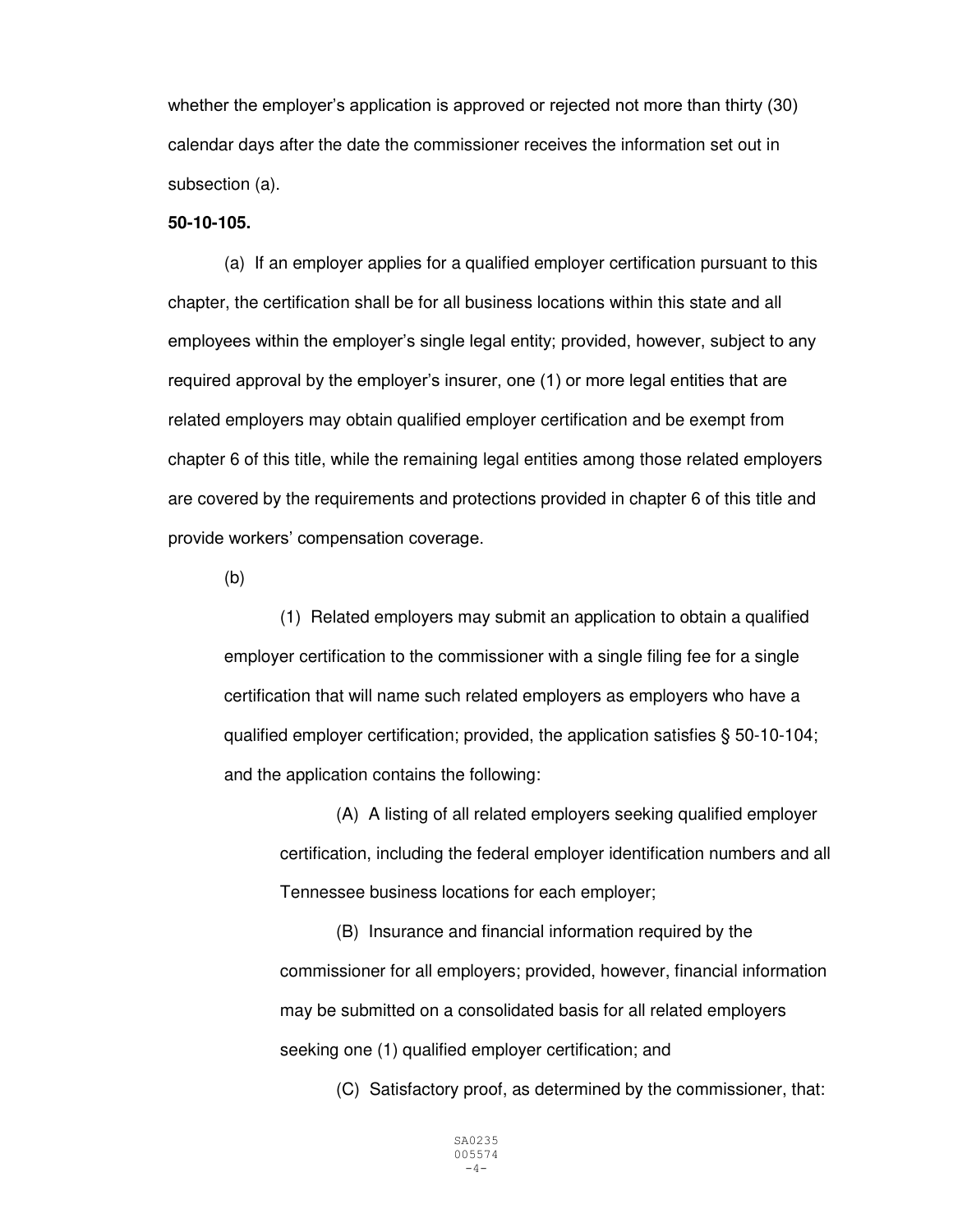(i) The related employers shall be covered by one (1) insurance policy, if a policy is required, and the same benefit plan; and

(ii) The same claims administrator shall be used for all employees of such related employers.

 (2) If related employers adopt separate benefit plans, provide coverage under separate insurance policies, or use different claims administrators, then each employer shall obtain separate qualified employer certification and submit separate applications and filing fees to the commissioner.

#### **50-10-106.**

(a) The commissioner shall issue a certification to an employer that has applied for qualified employer certification if all of the requirements of this chapter are satisfied, as determined by the commissioner. The certification is an authorization allowing an employer to exempt itself from chapter 6 of this title.

(b) The certification issued by the commissioner pursuant to subsection (a) shall confirm the effective date of the employer's benefit plan as described in § 50-10-104 and of all financial security required under § 50-10-112. The employer shall be exempt from chapter 6 of this title and shall no longer be covered by chapter 6 of this title on the date set out in this subsection (b).

(c) Any covered employee of an employer that maintains a qualified employer certification and has elected to be exempt from chapter 6 of this title shall be removed from the Tennessee workers' compensation system and become eligible for the employer's benefit plan coverage at the time provided in subsection (b).

## **50-10-107.**

 (a) Upon request, or as otherwise required by the commissioner, an employer who maintains a qualified employer certification shall submit documentation to affirm its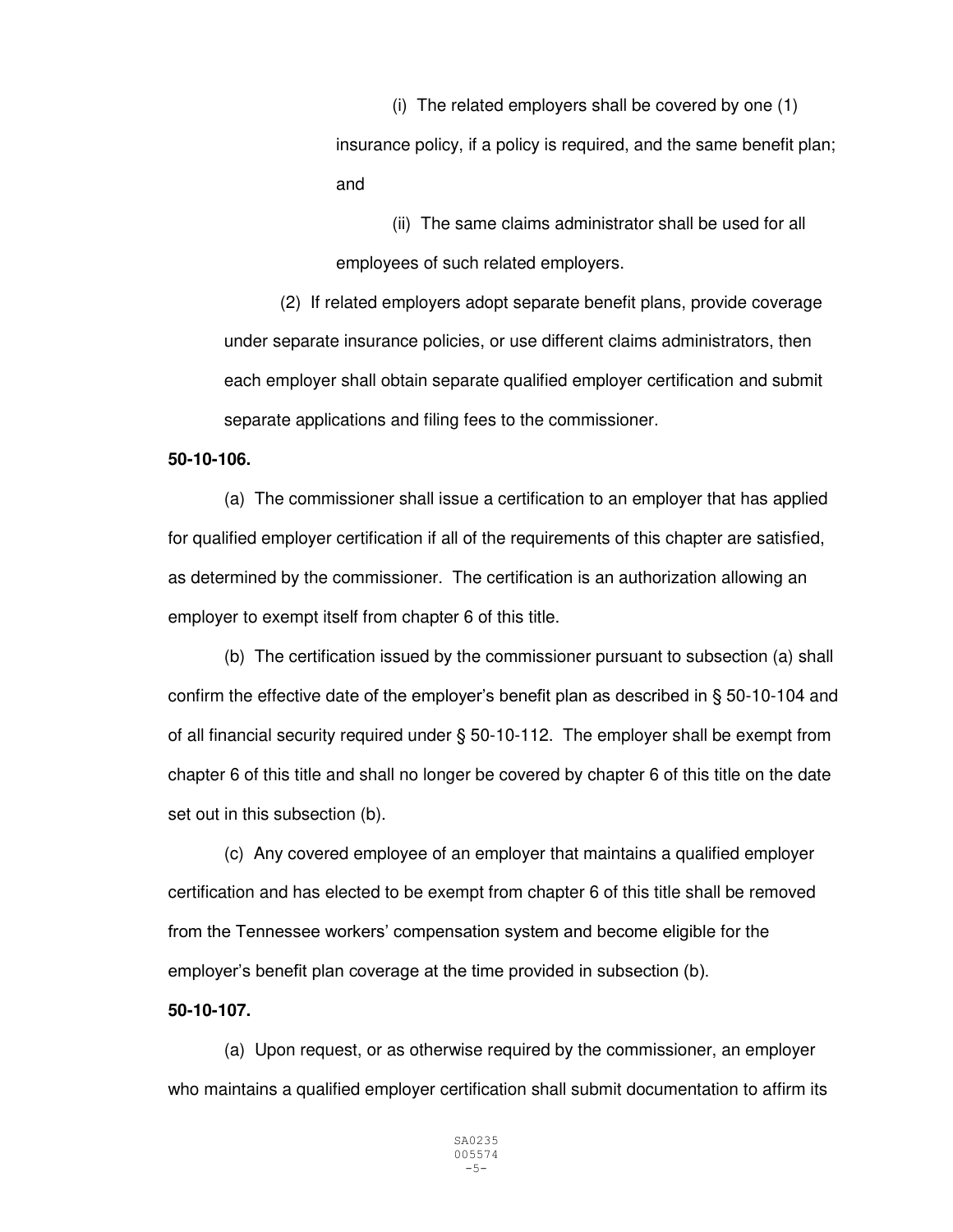continued compliance with this chapter. If the employer fails to demonstrate past compliance with this chapter or otherwise fails to meet the requirements of § 50-10-103, the commissioner may provide an opportunity to cure the violation, withdraw a qualified employer certification, or deny the application to renew. If an employer's certification is withdrawn or an application to renew is denied by the commission for noncompliance with this chapter, the commissioner shall provide the employer a reasonable time after the withdrawal or denial to secure workers' compensation insurance coverage.

(b) An employer may annually elect to renew its status as a qualified employer in the manner prescribed by the commissioner. The employer shall pay a five hundred dollar (\$500) annual renewal fee.

(c) An employer who maintains a qualified employer certification shall notify the commissioner of any material change in information required to be submitted to the commissioner under this chapter within fourteen (14) business days after the change.

 (d) An employer may withdraw its exemption as of any date upon notice to the commissioner in the manner prescribed by the commissioner.

## **50-10-108.**

 (a) Prior to an employer who maintains a qualified employer certification becoming exempt from chapter 6 of this title, the employer shall adopt a written benefit plan approved by the commissioner that complies with this section.

(b) The benefit plan shall provide for payment of benefits as follows:

 (1) Medical expense coverage for at least one hundred fifty-six (156) weeks and five hundred thousand dollars (\$500,000) per employee;

 (2) Temporary total disability benefits beginning on the fourth day of disability, of at least seventy percent (70%) of the employee's average weekly wages up to one hundred ten percent (110%) of the state average weekly wage, for at least one hundred fifty-six (156) weeks;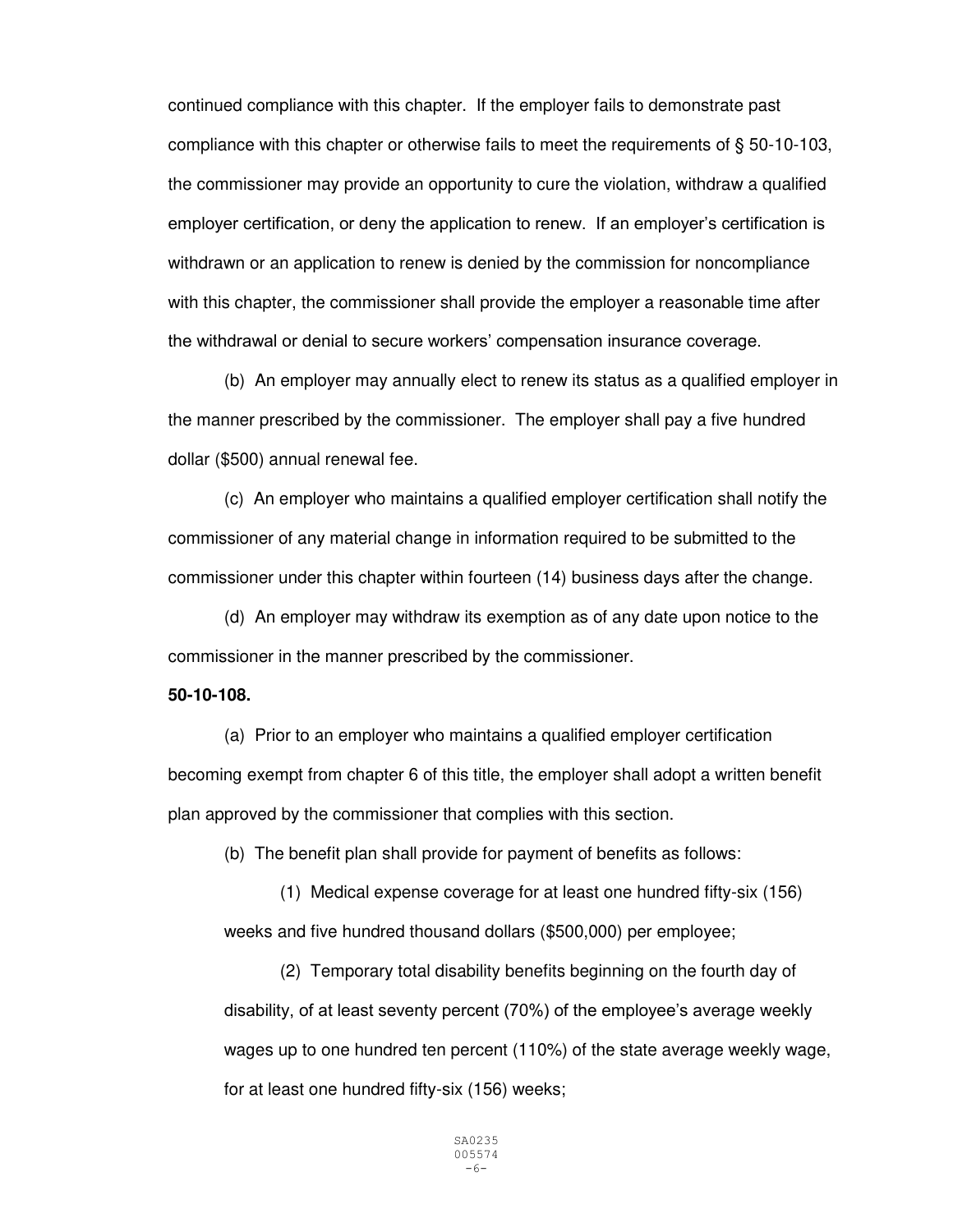(3) Temporary partial disability benefits beginning on the fourth day of disability, of at least seventy percent (70%) of the difference between the employee's average weekly wage at the time of the injury and the wage the employee is able to earn in the employee's partially disabled condition, until the employee reaches maximum medical improvement, as determined by the employee's treating physician;

(4) Permanent partial disability benefits of at least seventy percent (70%) of the employee's average weekly wages up to one hundred ten percent (110%) of the state average weekly wage, based on criteria established by the American Medical Association's "Guides to the Evaluation of Permanent Impairment" in effect at the time of the impairment rating, and subject to a whole body maximum of four hundred and fifty (450) weeks; provided, however, that permanent partial disability benefits need not be paid unless the employee agrees in a form acceptable to the employer to waive the cause of action described in § 50-10-113(a); provided, however, in order for a waiver pursuant to this subdivision (b)(4) to be effective, the waiver must comply with § 50-10- 114;

(5) Permanent total disability benefits of at least seventy percent (70%) of the employee's average weekly wages up to one hundred ten percent (110%) of the state average weekly wage, until the later of the employee, by age, becoming eligible for full benefits in the Old Age Insurance Benefit Program under the Social Security Act (42 U.S.C. § 401 et seq.), or two hundred and sixty (260) weeks; provided, that permanent total disability benefits need not be paid unless the employee agrees in a form acceptable to the employer to waive the cause of action described in § 50-10-113; provided, in order for a waiver pursuant to this subdivision (b)(5) to be effective, the waiver must comply with  $\S$ 

> SA0235 005574 -7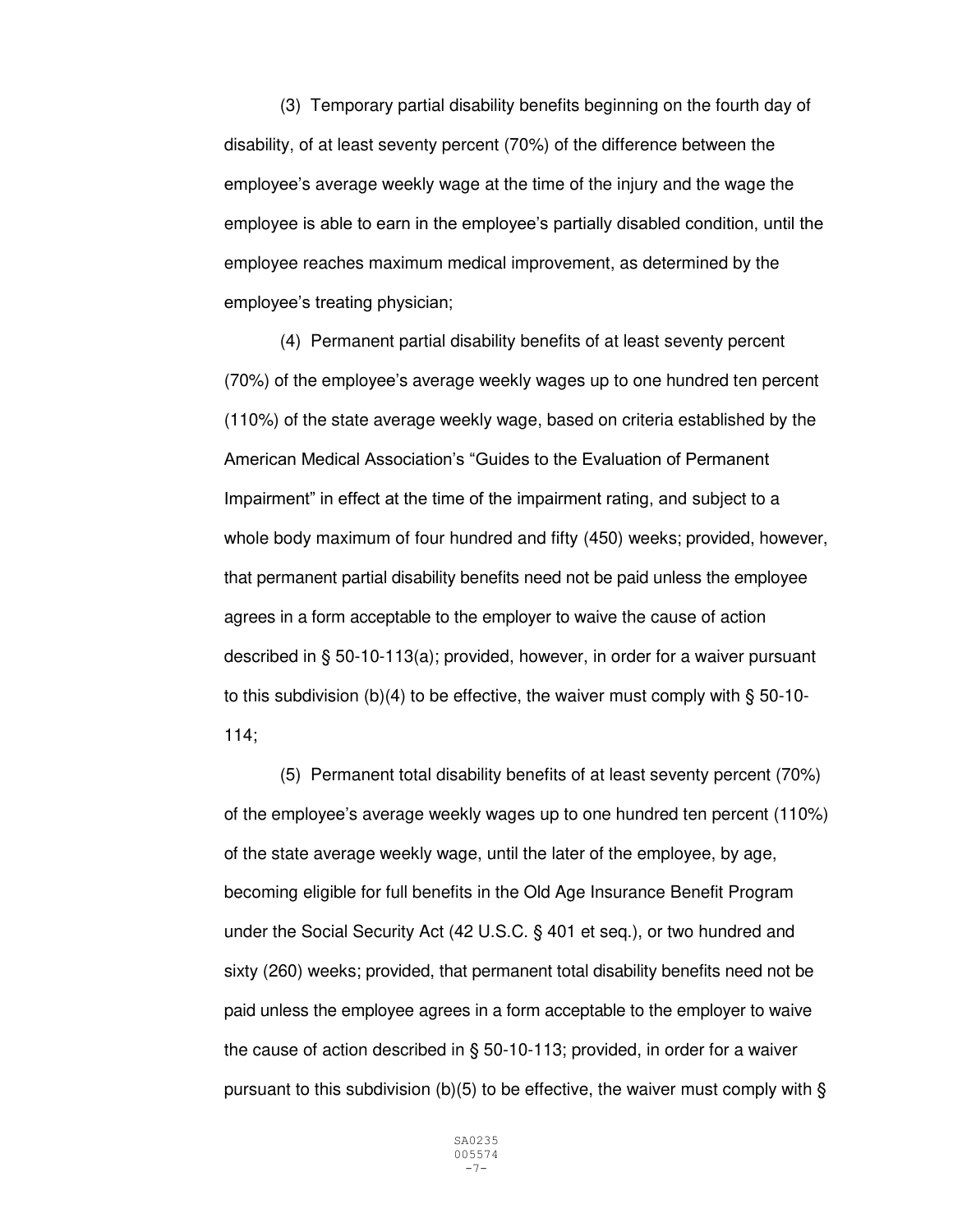50-10-114; and

(6) Death benefits in at least an amount equal to the lesser of three (3) times the employee's average annualized wages, or three hundred thousand dollars (\$300,000) per employee; provided, if the employee leaves no surviving spouse or dependents, then a death benefit may be reduced to not less than twenty thousand dollars (\$20,000); and provided, further that:

(A) A death benefit amount may be reduced by the amount of any other disability benefits payable with respect to the employee;

(B) A death benefit may be paid in a lump sum or monthly installments over a period up to three (3) years;

(C) Death benefits shall include a funeral benefit of at least seven thousand five hundred dollars (\$7,500) for burial expenses, regardless of the reductions made in subdivision  $(b)(6)(A)$ ; and

(D) A death benefit need not be paid unless the employee's personal representative, dependents, or next of kin agrees in a form acceptable to the employer to waive the cause of action described in § 50- 10-113(a); provided, in order for a waiver pursuant to this subdivision

 $(b)(6)(D)$  to be effective, the waiver shall comply with § 50-10-114.

(c) All benefit determinations shall be made under provisions of the

employer's benefit plan and shall not be governed by chapter 6 of this title.

 (d) The benefit plan may have a combined single limit for all benefits payable due to an occupational injury; provided, that the combined limit is at least one million dollars (\$1,000,000) per employee, and there is no limit per occurrence.

 (e) Nothing in this section shall prohibit or limit a qualified employer from providing occupational injury benefits that are greater than the benefits set out in this section.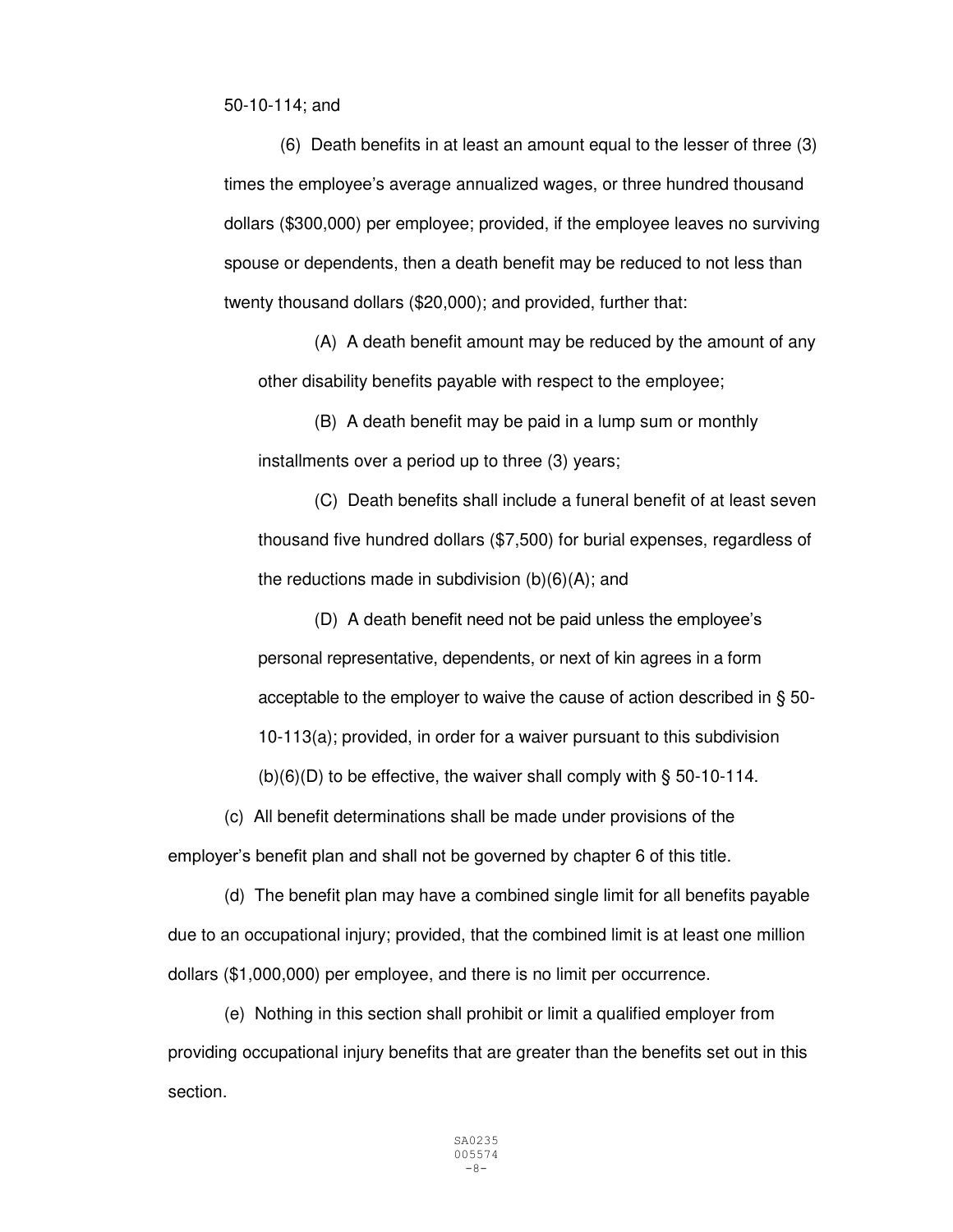(f) Except as otherwise provided in this chapter, payment of benefits to or on behalf of an employee shall not limit the right of the employee or the employee's personal representative, dependents, or next of kin to recover under a cause of action for employer negligence.

 (g) The benefit plan may specify, and insurance carriers shall be permitted to compete on the basis of, conditions and limitations on benefits that are not inconsistent with the requirements of this section.

(h)

 (1) The benefit plan required by this section may provide for lump-sum payouts in full and final satisfaction of all benefit obligations that are actuarially equivalent to expected future payments as reasonably determined by the claims administrator appointed by the qualified employer. The benefit plan may also provide for settlement agreements between a covered employee and qualified employer that pay more or less than an amount actuarially equivalent to expected future payments; provided, any settlement agreement by or with respect to a covered employee shall comply with § 50-10-114.

 (2) Any waiver of rights shall be stated conspicuously on the face of any settlement agreement.

 (i) The benefit plan shall pay benefits on a no-fault basis, without regard to whether the covered employee, the qualified employer, or a third party caused the occupational injury; provided, the benefit plan may deny benefits for other reasons including the following:

 (1) If the occupational injury was an intentional self-inflicted injury caused by the employee; or

 (2) Any occupational injury sustained while the employee was in a state of intoxication or under the influence of drugs.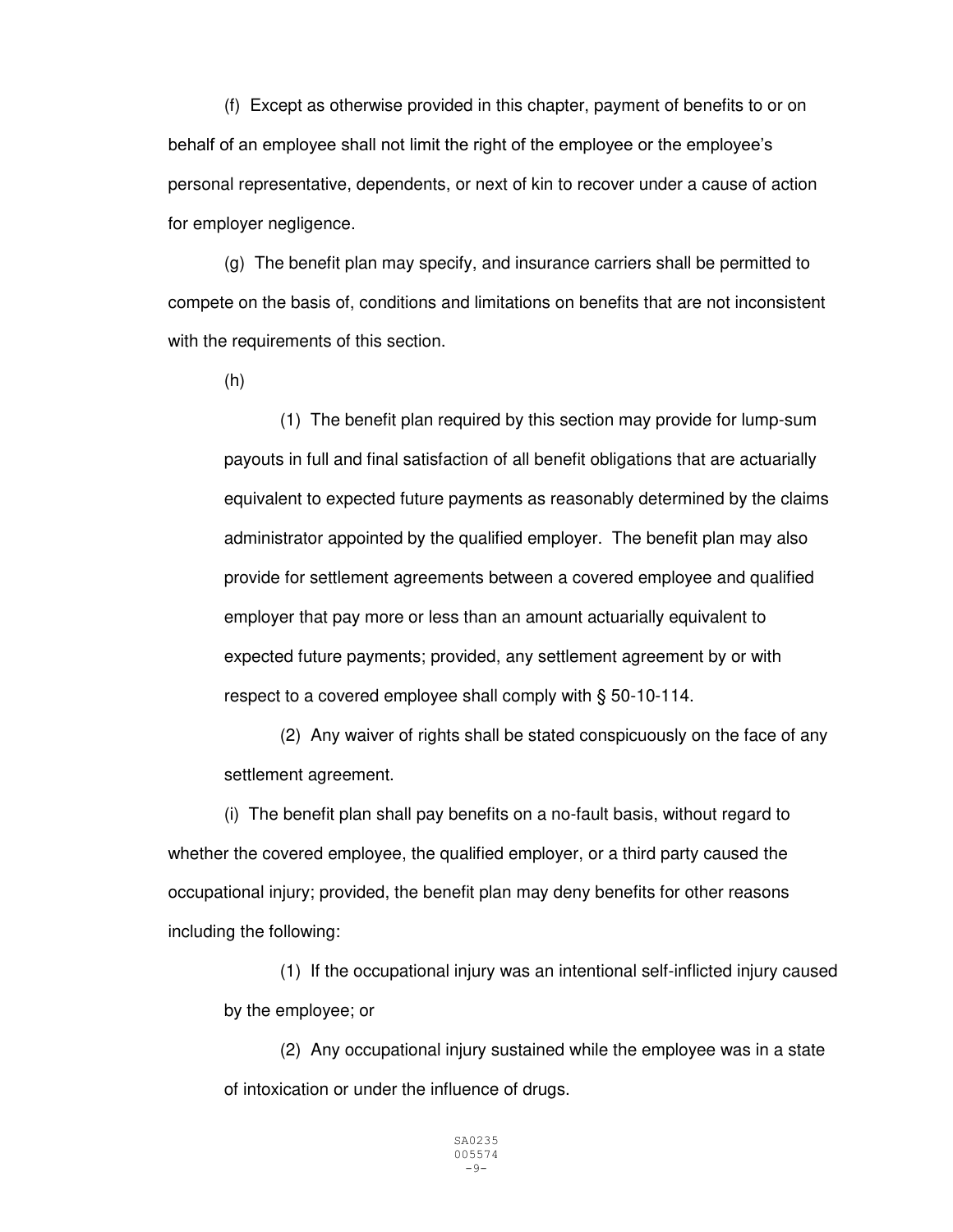(j) No employer shall charge a fee or cost to the employee to cover the employee by the qualified employer's benefit plan; provided, normal payroll deductions from disability benefit payments shall not violate this subsection (j).

 (k) The benefit plan shall provide eligibility to participate and provide the same forms and levels of benefits to all covered employees of the qualified employer.

 (l) For purposes of state and federal taxation, all benefit plan payments made under this chapter are made pursuant to a statute in the nature of a workers' compensation law and like benefit payments pursuant to chapter 6 of this title.

## **50-10-109.**

(a) The commissioner shall maintain a list on the department's web site of the status of qualified employer certification for employers in this state. The list shall include the following information:

(1) A list of all employers that have obtained a qualified employer certification and the effective date of the employer's benefit plan; and

(2) Information set out in  $\S$  50-10-104(a)(1) and (4) for all qualified employers.

(b) Any information maintained by the commissioner pursuant to this chapter that is not set out in subsection (a) is confidential and not subject to disclosure pursuant to title 10, chapter 7.

## **50-10-110.**

 (a) A qualified employer shall notify each of its covered employees that the employer is a qualified employer and does not provide workers' compensation coverage pursuant to chapter 6 of this title. The notice required by this section shall be provided in paper or electronic form prior to the employer becoming a qualified employer and at the time an employee is hired if the employee is hired after the employer becomes a qualified employer.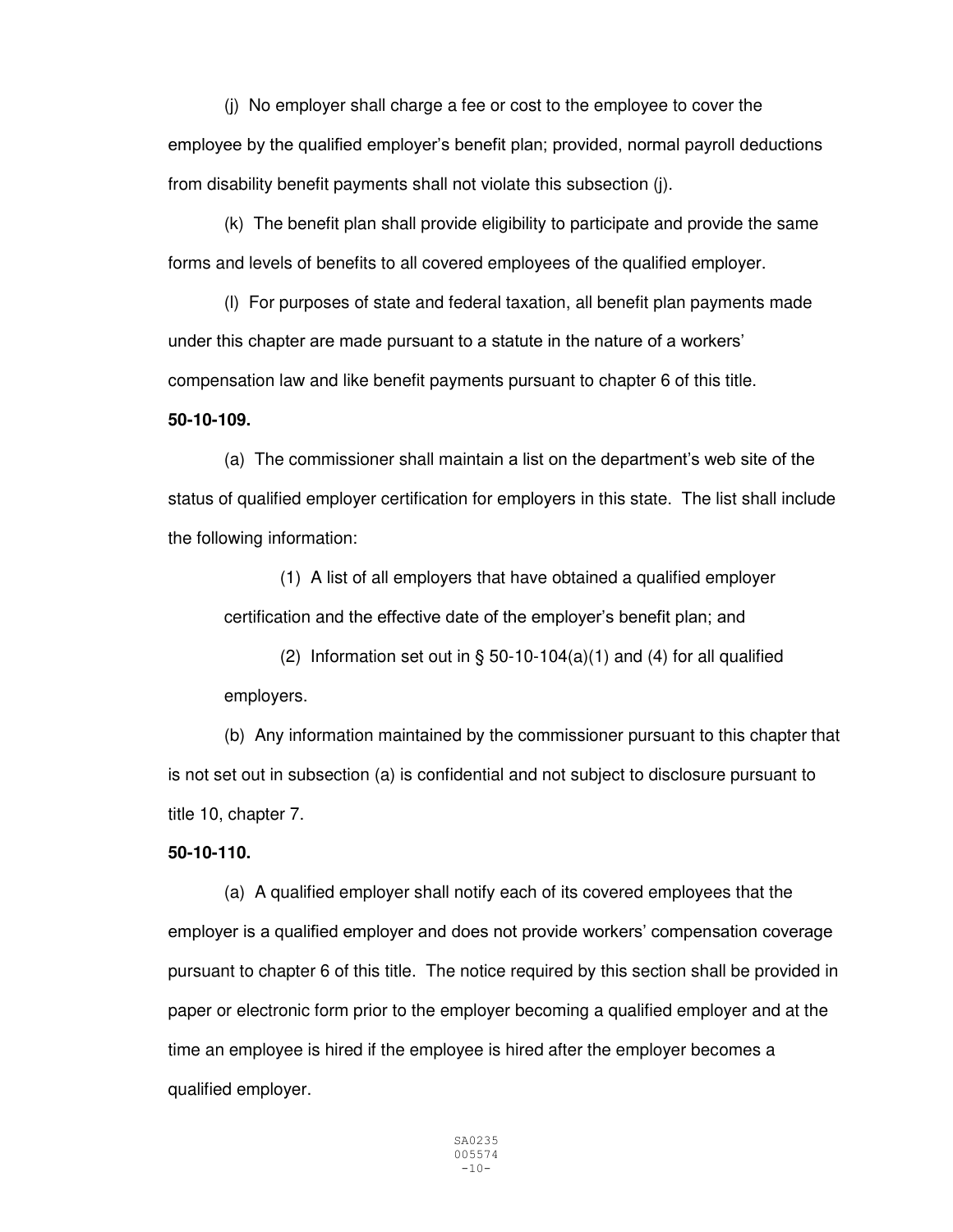(b) The qualified employer shall also post the employee notification required by this section at conspicuous locations within the qualified employer's places of business, as reasonably necessary to provide notice to all employees.

 (c) The notice shall include the name, title, address, and telephone number for the person to contact for injury benefit claims administration, and state:

**Your employer is a Qualified Employer under the Tennessee Employee Injury Benefit Alternative as of [effective date]. Your employer does not carry workers' compensation insurance coverage under the Tennessee Workers' Compensation Law. If injured on the job, your benefits are governed by a written benefit plan sponsored by your employer. Contact your employer if you have questions about your benefits, rights, or responsibilities under the benefit plan.** 

**50-10-111.** A qualified employer's benefit plan established in compliance with this chapter:

 (1) Is not maintained solely to comply with the Workers' Compensation Law, compiled in chapter 6 of this title;

 (2) Is an employee welfare benefit plan that is subject to all applicable reporting and disclosure, fiduciary responsibility, claims administration, enforcement, and other applicable provisions of the Employee Retirement Income Security Act of 1974 (ERISA) (29 U.S.C. § 1021–1191c), as amended; and

 (3) Provides excepted benefits within the meaning of 29 U.S.C. § 1191b(c). **50-10-112.**

 (a) Except as otherwise provided in subsections (d) and (e), an employer electing to be a qualified employer under this chapter shall demonstrate financial ability to pay claims by complying with the requirements in § 50-6-405 unless otherwise provided in this section.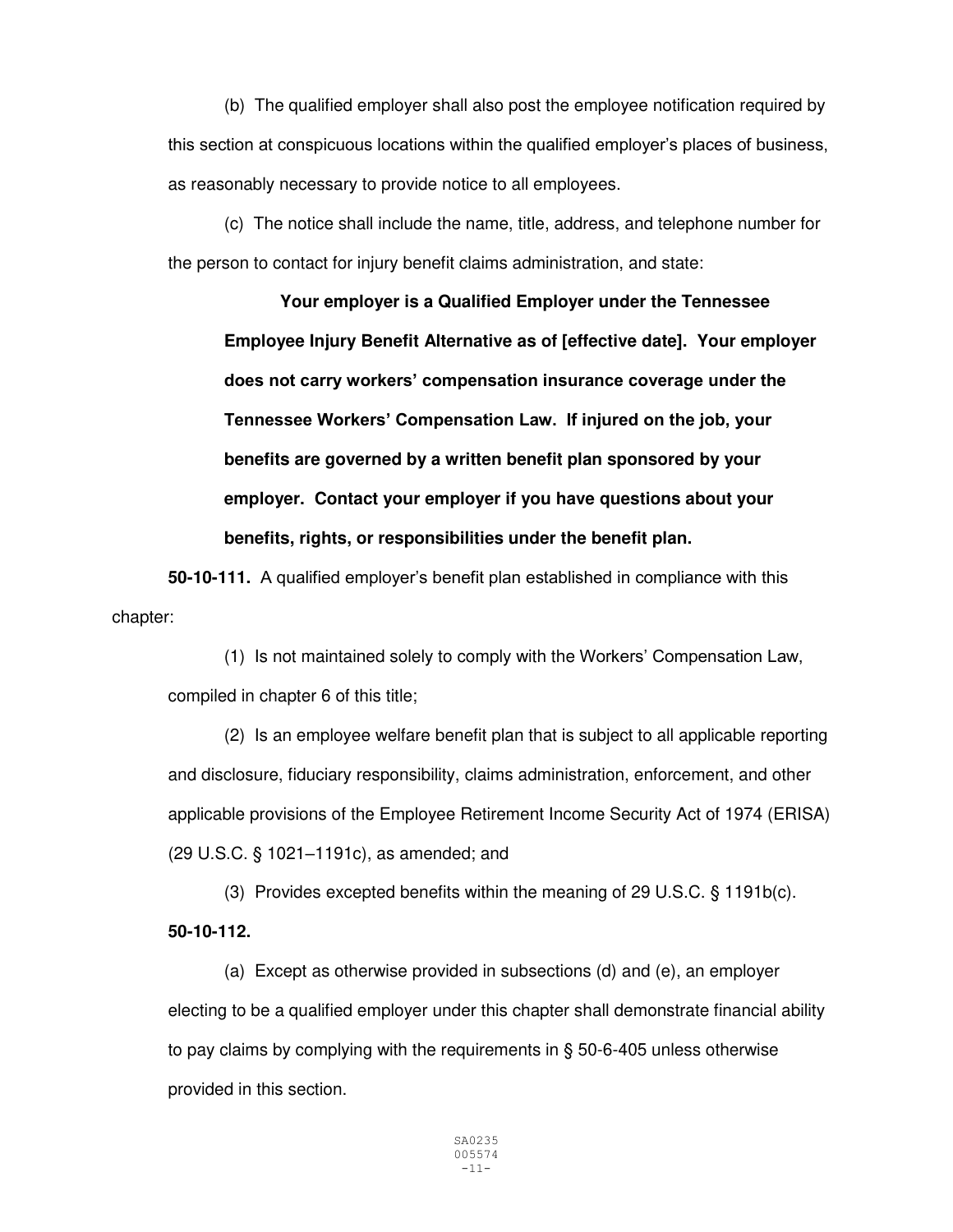(b) A qualified employer may self-fund, insure, or partially self-fund and partially insure the benefits and liabilities under this chapter with any insurance carrier authorized to do business in this state. Insurance coverage obtained by a qualified employer shall be from an admitted insurer with an AM Best Rating of A- or better. Insurance coverage maintained pursuant to this subsection (b) pertains to covered employees only. Employers with employees principally working in states other than this state shall arrange separate insurance coverage in compliance with the other states' laws.

 (c) Any security held for purposes of compliance with this section and § 50-6- 405 shall serve to guarantee the payment of claims under chapter 6 of this title, and this chapter.

 (d) An employer that insures or obtains coverage to reimburse the employer for payments under the employer's benefit plan with an insurance policy that has a selfinsured retention (SIR) no higher than twenty-five thousand dollars (\$25,000) per occurrence shall be deemed to have fully insured the employer's compensation obligation under § 50-6-405(a)(1) and shall not be required to post any security deposit with or provide any financial data to the commissioner.

(e)

 (1) An employer that insures or obtains coverage to reimburse the employer for payments made under the employer's benefit plan with an insurance policy that has an SIR above twenty-five thousand dollars (\$25,000) but no more than five hundred thousand dollars (\$500,000) per occurrence may seek qualification under this financial security safe harbor if the employer certifies, on the qualified employer application under penalty of perjury, that the employer has:

 (A) A commissioner-approved and licensed claims servicing company or in-house adjuster approved by the employer's insurance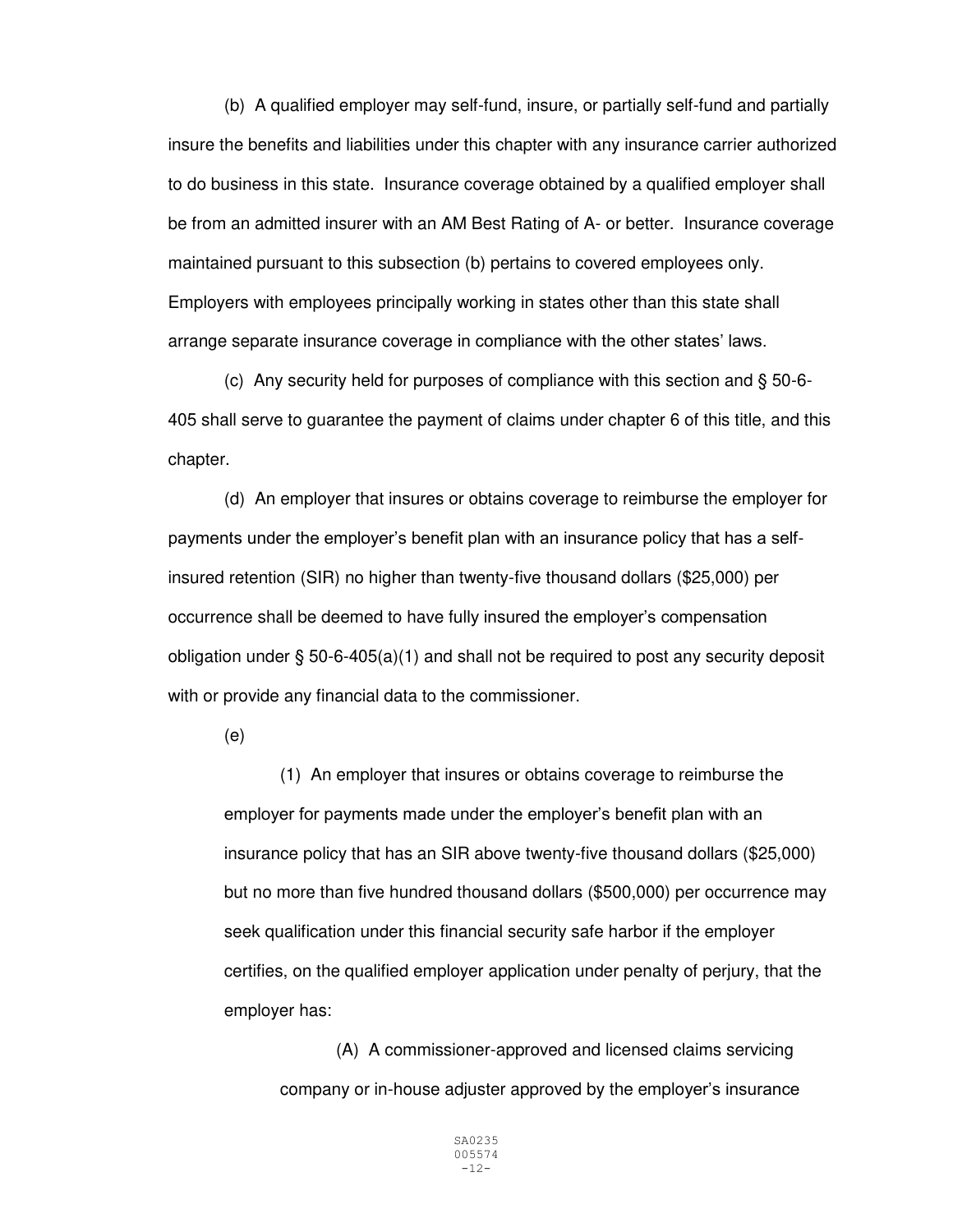carrier, if any;

(B) A workplace safety program;

 (C) A record of being continuously engaged in business in this state for at least five (5) years with no change in majority control within the prior two (2) years;

 (D) An average payroll of at least one million dollars (\$1,000,000) in each of the preceding three (3) years;

(E) Shareholders' equity of not less than five hundred thousand dollars (\$500,000); and

(F) No fewer than one hundred (100) employees.

(2)

 (A) The financial security safe harbor established pursuant to this subsection (e) requires submission of financial statements and is based on the greatest of:

(i) Five percent (5%) of net worth;

(ii) One-and-three-quarters (1.75) times working capital; or

(iii) One-and-three-quarters (1.75) times the loss

projection for the coming year, based on an adjusted three-year average of loss experience, determined by taking the insured's three-year average incurred losses, valued within ninety (90) business days prior to the qualified employer application, and adjusting by limiting losses to the proposed SIR, then indexing the average loss amount for any change in projected payroll from the past three (3) years to the coming year, computed by using total estimated payroll for the coming policy term divided by total actual payroll for the three (3) years of loss experience. This value is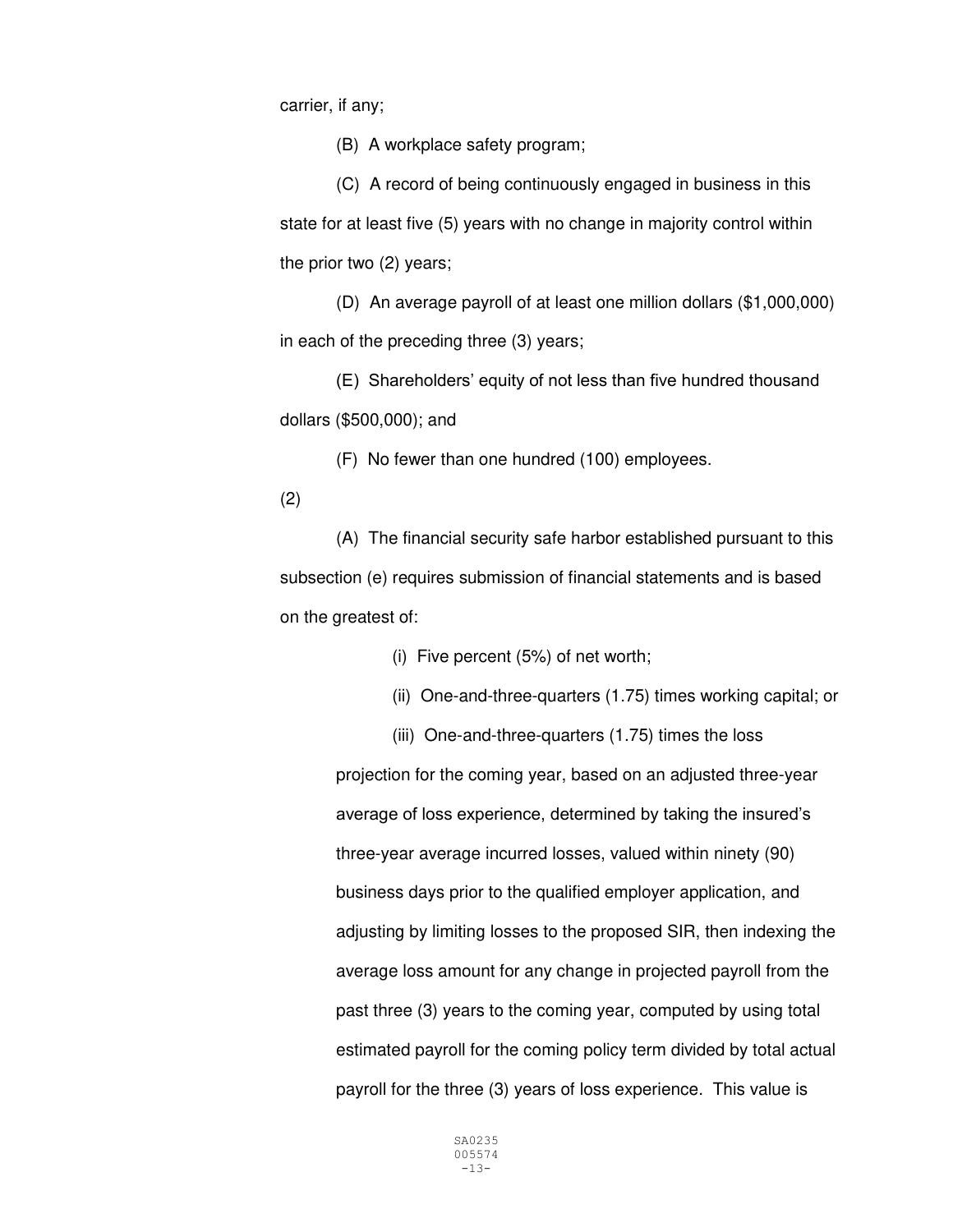adopted as the approved SIR.

 (B) Notwithstanding § 50-6-405, employers insuring at or below the approved SIR may qualify without posting any security for financial obligations under this chapter. Based upon this financial exposure, employers may insure at a higher SIR by posting an amount of security such that the insured SIR less posted security is equal to or below the approved SIR.

 (f) The commissioner has final authority to determine if an employer shall post security, regardless of whether or not the employer meets the requirements of this section. The commissioner may also waive the requirements of this section in an amount that is commensurate with the ability of the employer to pay the benefits required by this chapter or as the commissioner otherwise deems is necessary to protect the public.

 (g) An employer that does not fulfill the requirements of this section shall not be relieved of the obligation for compensation to a covered employee.

#### **50-10-113.**

(a) An employee who is covered by a qualified employer's benefit plan or the employee's personal representative, dependents, or next of kin may bring a cause of action for employer negligence to recover damages for personal injuries or death sustained by an employee in the course and scope of the employment. In the action, the employee shall be required to prove negligence of the employer or of an agent or servant of the employer acting within the general scope of the agent or servant's employment.

(b)

(1) When final judgment is rendered against a qualified employer on a cause of action brought pursuant to subsection (a), the civil liability of the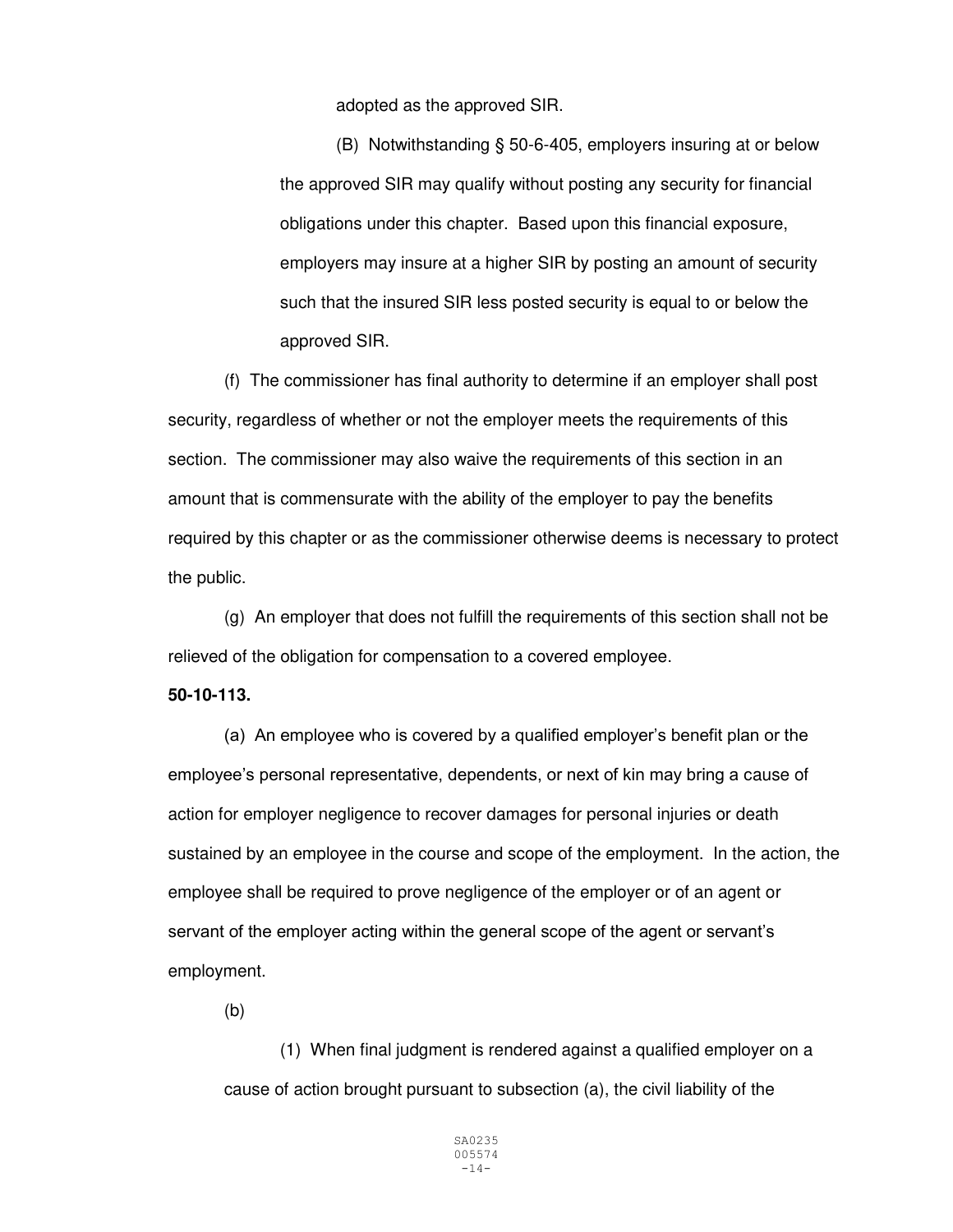employer, inclusive of all persons and entities for which vicarious liability may apply, and regardless of the number of defendants against whom the claim is asserted or the number of separate causes of action on which the claim is based, shall be limited to:

 (A) Economic damages in an amount not to exceed one million dollars (\$1,000,000) per employee;

 (B) Noneconomic damages as determined under § 29-39-102; and

(C) Punitive damages as determined under § 29-39-104.

 (2) The total amount of all benefits paid under a qualified employer's benefit plan shall offset any damages recoverable pursuant to subdivision (b)(1) against such qualified employer. The total amount of all damages recoverable pursuant to subdivision (b)(1) shall not exceed five million dollars (\$5,000,000) per occurrence.

 (c) In an action brought pursuant to subsection (a), it is not a defense that the injury or death was caused by the negligence of another employee. The employer may defend the action on any other ground available under state or federal law.

 (d) All actions brought pursuant to this section shall proceed through the appropriate state courts, and mediation, arbitration, or any other form of alternative dispute resolution or settlement process available at common law shall be available to such actions; provided, however, benefit claims brought pursuant to an employer's benefit plan shall be resolved through the procedures set forth in or otherwise applicable to the benefit plan.

 (e) An insurance agent or broker who sells an employer a benefit plan shall not be subject to an independent cause of action for the sale.

**50-10-114.**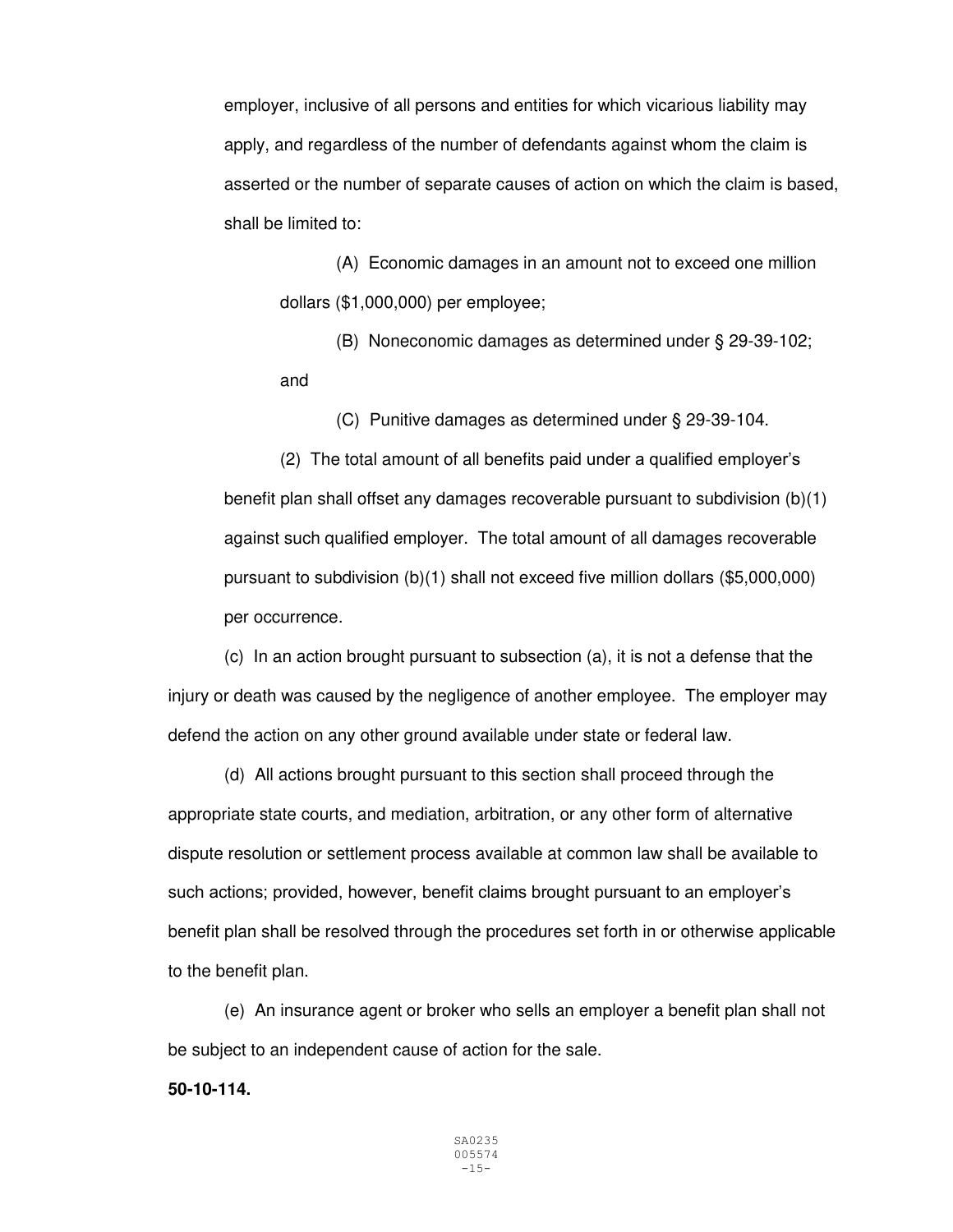(a) A cause of action described in § 50-10-113 shall not be waived by an employee before the employee's injury or death. Any agreement by an employee to waive a cause of action or any right described in that section before the employee's injury or death is void and unenforceable.

(b)

 (1) A cause of action described in § 50-10-113 may be waived by an employee or the employee's personal representative, dependents, or next of kin after the employee's injury if:

 (A) The person voluntarily enters into the waiver with knowledge of the waiver's effect;

 (B) The waiver is entered into no earlier than the tenth business day after the date of the initial report of injury;

 (C) The employee, before signing the waiver, has received a medical evaluation from a nonemergency care doctor; and

 (D) The waiver is in a writing in which the true intent of the parties is specifically stated in the document.

 (2) A waiver pursuant to this subsection (b) shall be conspicuous and appear on the face of the agreement. In order to be conspicuous, the waiver provisions shall appear in a type larger than the type contained in the body of the agreement or in contrasting colors.

**50-10-115.** The department of commerce and insurance shall report to the senate commerce and labor committee and the house of representatives consumer and human resources committee no later than February 1, 2017, and annually thereafter, on the effectiveness of this chapter.

## **50-10-116.**

(a) In the event that the insurer of injury benefit obligations for a qualified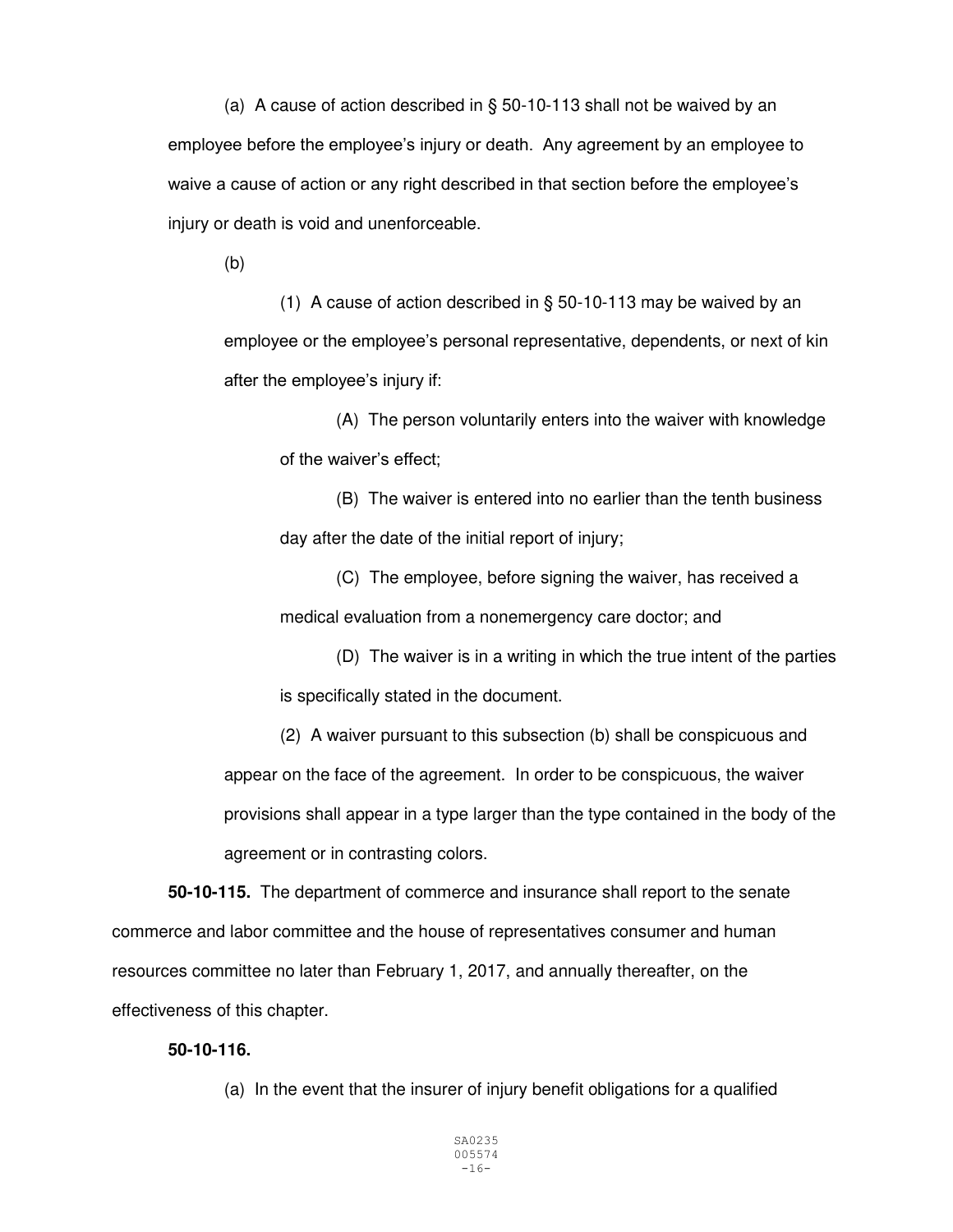employer is a member of the Tennessee Insurance Guaranty Association, and is determined by a court of competent jurisdiction to be an insolvent insurer pursuant to title 56, chapter 12, part 1, and a final order of liquidation is entered, the Tennessee Insurance Guaranty Association Act, complied in title 56, chapter 12, part 1, shall become applicable for the purposes of continuation of benefits under this chapter. For guaranty assessments and other purposes of this subsection (a), all insurance covering benefit plan obligations pursuant to this chapter shall be deemed to be workers' compensation insurance; provided, however, guaranty fund coverage shall be for the lesser of the policy limits for such benefit coverage or statutory limits applicable to workers' compensation insurance policies.

(b) In the event that the insurer of injury benefit obligations of a qualified employer shall be a member insurer of the Life and Health Insurance Guaranty Association, and is determined by a court of competent jurisdiction to be an insolvent insurer pursuant to title 56, chapter 12, part 2, and a final order of liquidation is entered, the Tennessee Life and Health Insurance Guaranty Association Act, compiled in title 56, chapter 12, part 2, shall become applicable for the purposes of continuation of benefits under this chapter. For guaranty fund assessments and other purposes of this subsection (b), all insurance covering the benefit obligations of such a qualified employer under this chapter shall be deemed to be life and health insurance premiums.

## **50-10-117.**

(a) Any fees collected pursuant to this act shall be credited by the treasurer to the department for purposes of administering this chapter and not to the general fund.

(b) Any insurance company writing insurance to cover the obligations of this act shall be subject to and pay the taxes and surcharges set out in § 56-4-206.

(c) Any employer that does not satisfy the requirements of  $\S$  50-10-112(d) or (e) shall be subject to and pay the taxes and surcharges set out in § 56-4-207.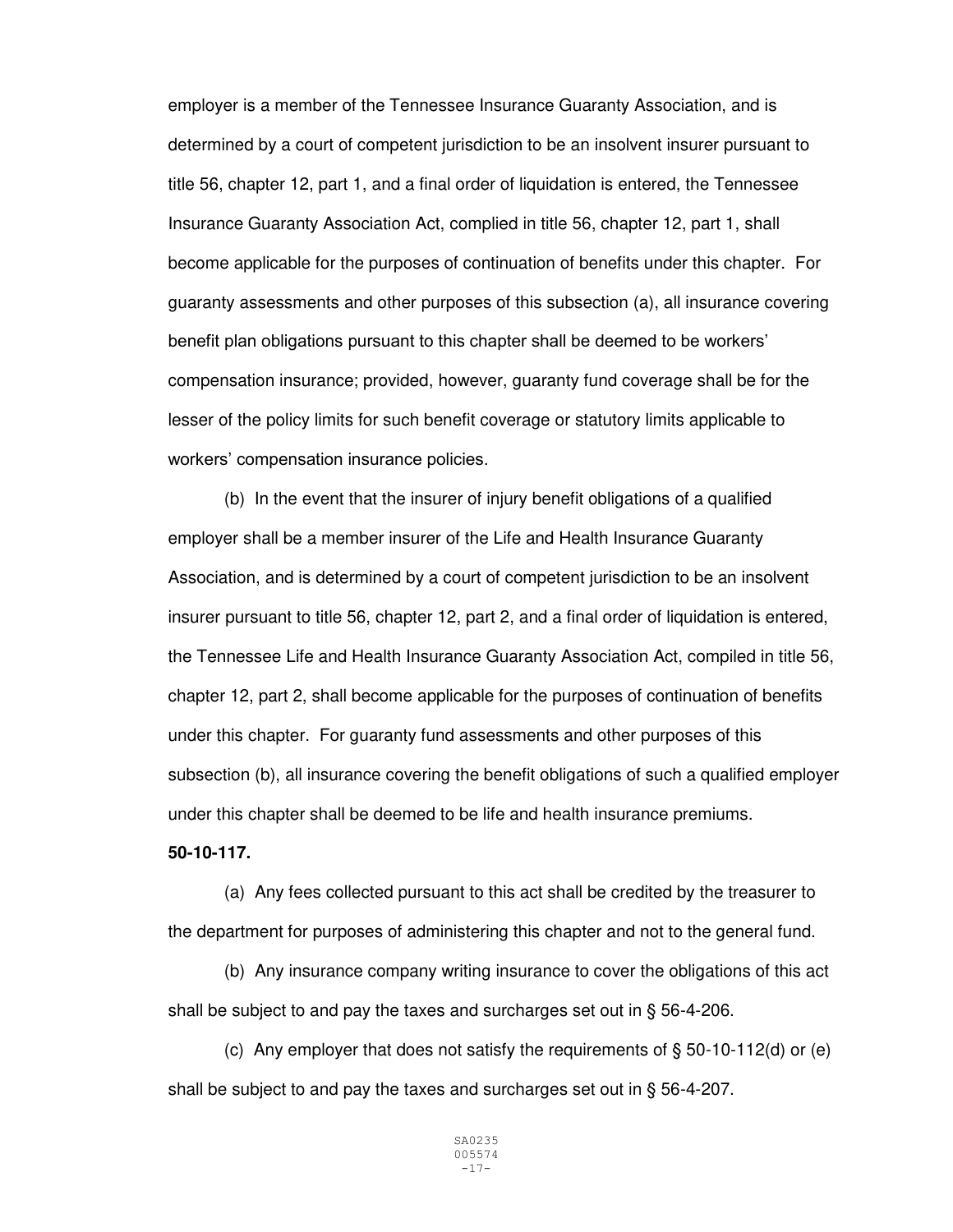SECTION 2. Tennessee Code Annotated, Section 50-6-106, is amended by adding the following new subdivision:

 (8) An employer that satisfies the requirements of the Tennessee Employee Injury Benefit Alternative, compiled in chapter 10 of this title.

SECTION 3. This act shall be strictly construed. Any conflict between this act and any other law shall be resolved in favor of the operation of this act.

 SECTION 4. If any provision of this act or the application thereof to any person or circumstance is held invalid, then:

(1) All provisions and applications of this act shall be invalid and void;

(2) An employer that was exempt from Tennessee Code Annotated, Title 50, Chapter 6, pursuant to this act prior to the invalidity shall not be deemed to have failed to secure workers' compensation insurance; and

 (3) An employer that was exempt from Tennessee Code Annotated, Title 50, Chapter 6, pursuant to this act prior to the invalidity shall be liable for an injury to an employee:

 (A) Only to the extent to which an employer that complied with Tennessee Code Annotated, Title 50, Chapter 6, would be liable to an employee in compensation for injuries that occur after the date the employer secures compliance with Tennessee Code Annotated, Title 50, Chapter 6, which shall be no later than ninety (90) business days from any final decision declaring any provision of this act or the application thereof to any person or circumstance invalid; and

(B) Only to the extent provided in the employer's benefit plan and only for liability under Tennessee Code Annotated, Title 50, Chapter 10, that arises out of injuries occurring on or after the date set out in Tennessee Code Annotated, Section 50-10-106(b).